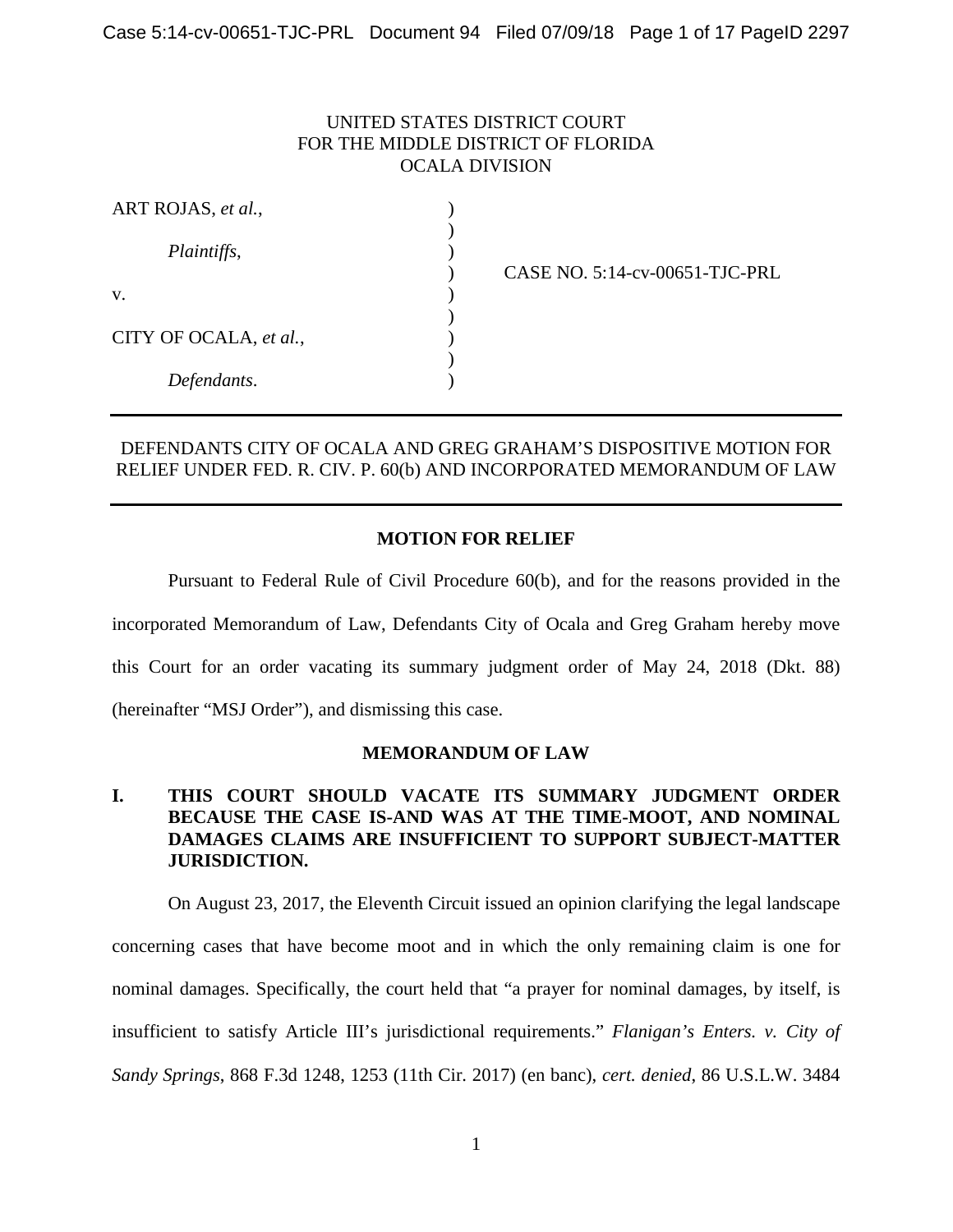(U.S. Mar. 26, 2018) (No. 17-869) (vacating district court judgment and remanding with instructions to dismiss the case). On August 31, 2015, this Court dismissed with prejudice Plaintiffs' claims for declaratory and injunctive relief, *see* Order adopting Magistrate's Report & Recommendation (Dkt. 22), leaving only Plaintiffs' claims for nominal damages. Because Plaintiffs' constitutional challenge in this case involves only a single, past event, which has not recurred and cannot reasonably be expected to recur, in light of the *Flanigan's Enterprises* decision it is clear that Plaintiffs' nominal damages claims were insufficient to support Article III jurisdiction and save this otherwise moot case.

Importantly, the duty to assess subject matter jurisdiction is "a continuing obligation." *Belleri v. United States*, 712 F.3d 543 (11th Cir. 2013). "Under the law of this circuit, . . . parties cannot waive subject matter jurisdiction, and [the court] may consider subject matter jurisdiction claims at any time during litigation," *Scarfo v. Ginsberg*, 175 F.3d 957, 960 (11th Cir. 1999). *See also Arbaugh v. Y&H Corp.*, 546 U.S. 500, 506 (2006) ("The objection that a federal court lacks subject-matter jurisdiction, *see* Fed. Rule Civ. Proc. 12(b)(1), may be raised by a party, or by a court on its own initiative, at any stage in the litigation, even after trial and the entry of judgment."). "If the court determines at any time that it lacks subject-matter jurisdiction, the court must dismiss the action." FED. R. CIV. P. 12(h)(3). As discussed herein, this case is, and has long been, moot, and, as clarified in the Eleventh Circuit's *Flanigan's Enterprises* opinion, Plaintiffs' sole remaining claims (*i.e.*, for nominal damages) were insufficient to support jurisdiction. Consequently, this Court should vacate its recent summary judgment order and dismiss this case as moot.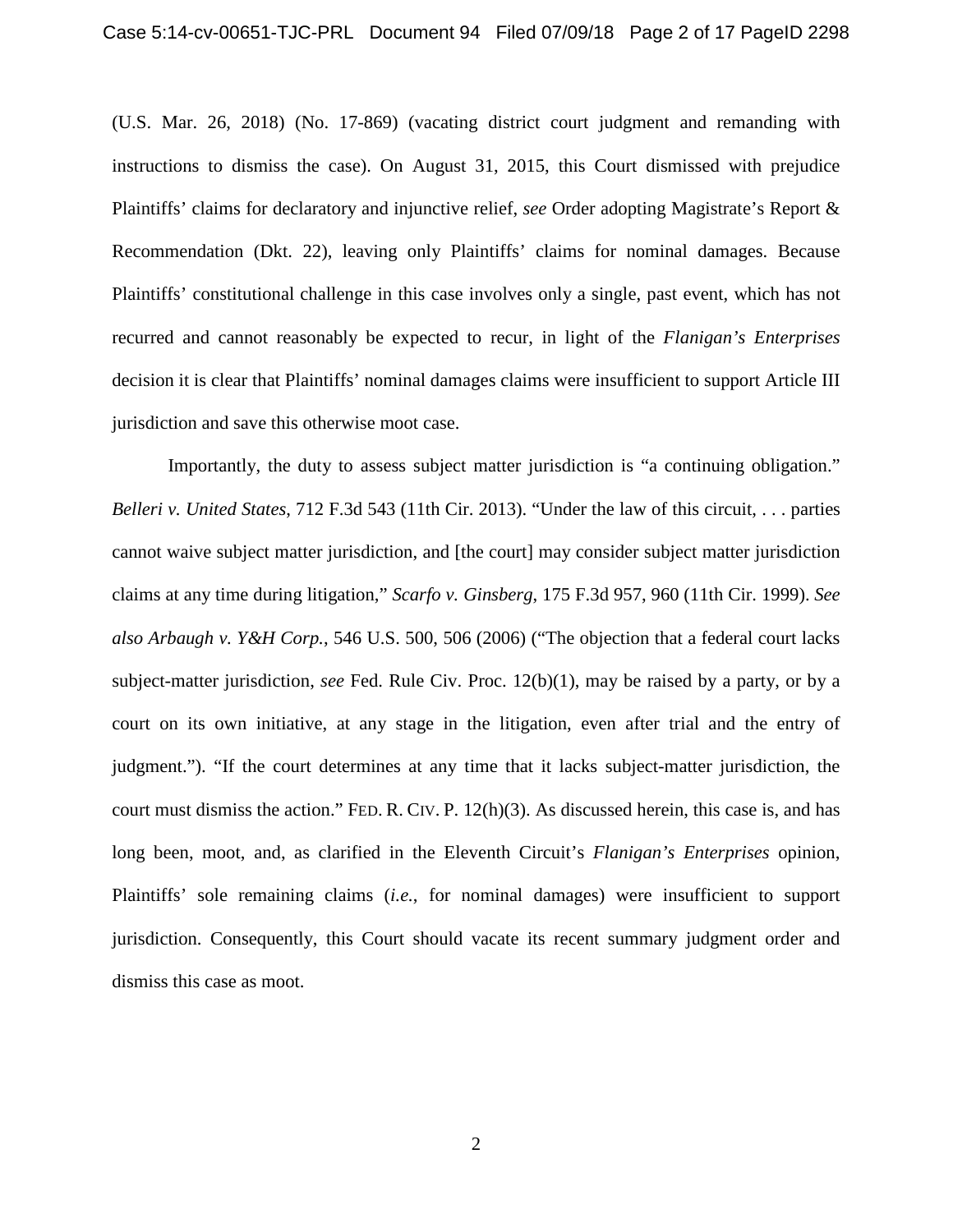#### **A. This Case is—and Has Long Been—Moot.**

It is an unremarkable proposition that "[u]nder Article III of the Constitution, federal courts may adjudicate only actual, ongoing cases or controversies." *Flanigan's Enters*., 868 F.3d at 1255 (quoting *Lewis v. Cont' Bank Corp.*, 494 U.S. 472, 477 (1990)). It is equally well-settled that "a case generally becomes moot and must be dismissed . . . 'when the issues presented are no longer "live" or the parties lack a legally cognizable interest in the outcome.'" *Powell v. McCormack*, 395 U.S. 486, 496 (1969). While a defendant's voluntary cessation of allegedly unlawful conduct presents an exception to this general mootness rule, *see, e.g., United States v. W.T. Grant Company*, 345 U.S. 629, 632 (1953), the exception does not apply when, as here, "subsequent events [have] made it absolutely clear that the allegedly wrongful behavior could not reasonably be expected to recur." *Friends of the Earth, Inc. v. Laidlaw Envtl. Servs., Inc.*, 528 U.S. 167, 189 (2000) (quoting *United States v. Concentrated Phosphate Export Assn., Inc.*, 393 U.S. 199, 203 (1968)). In other words, when, based on "intervening events," there is "no 'reasonable expectation' that the challenged practice will resume after the lawsuit is dismissed," *Jews for Jesus, Inc. v. Hillsborough County Aviation Authority*, 162 F.3d 627, 629 (11th Cir. 1998) (quoting *County of Los Angeles v. Davis*, 440 U.S. 625, 631 (1979)), the case is moot. *Accord Flanigan's Enters.*, 868 F.3d at 1255-56.

Importantly, "[w]hile it is true that the burden of proving mootness generally falls heavily on the party asserting it, 'governmental entities and officials have been given considerably more leeway than private parties in the presumption that they are unlikely to resume illegal activities.'" *Id.* at 1256 (quoting *Coral Springs St. Sys., Inc. v. City of Sunrise*, 371 F.3d 1320, 1328-29 (11th Cir. 2004)). "[E]ven where the intervening governmental action does not rise to the level of a full legislative repeal," the Eleventh Circuit has "held that 'a challenge to a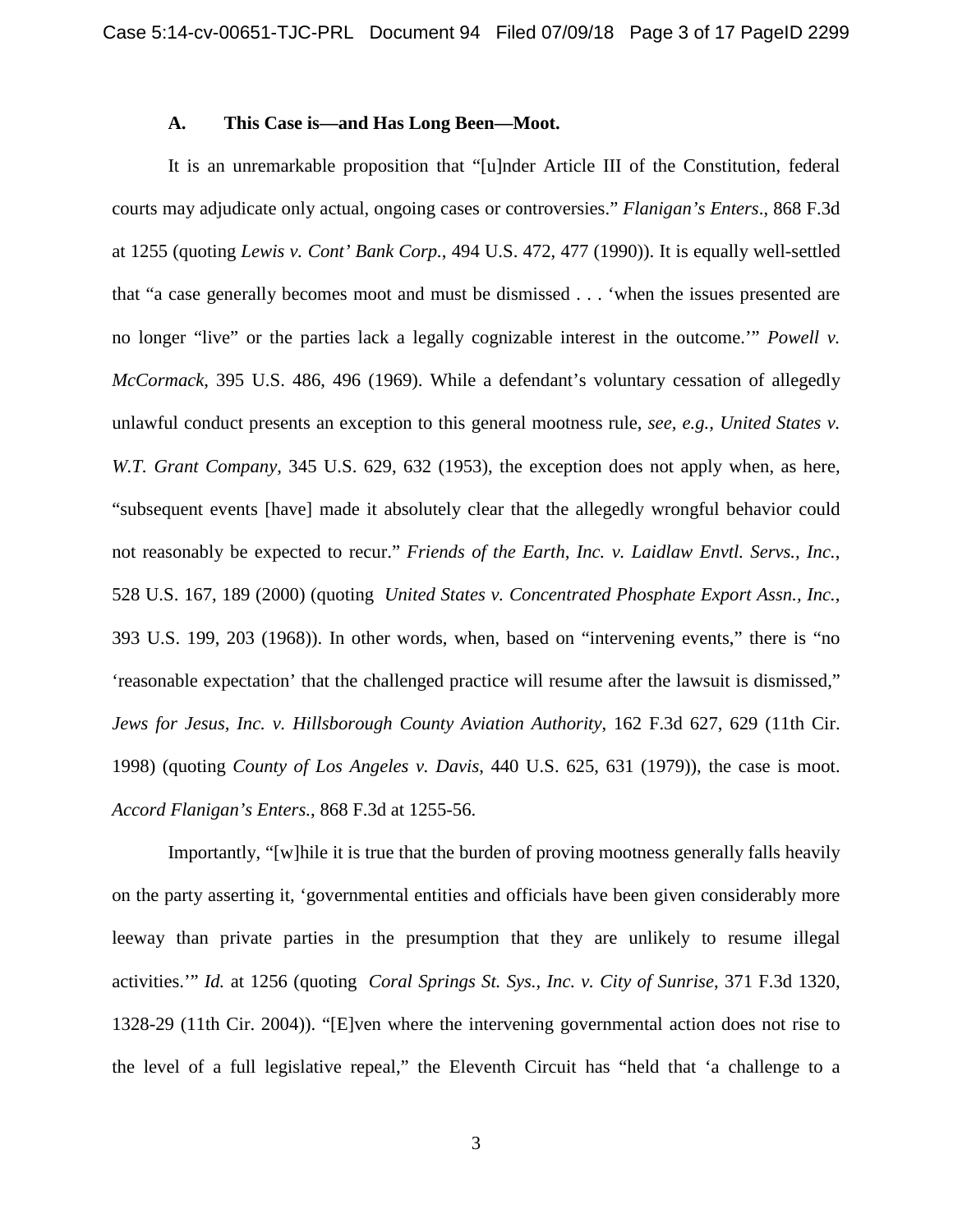government policy that has been unambiguously terminated will be moot in the absence of some reasonable basis to believe that the policy will be reinstated if the suit is terminated.'" *Id.* (quoting *Troiano v. Supervisor of Elections*, 382 F.3d 1276, 1285 (11th Cir. 2004)). As the *Troiano* court previously explained, having "collected cases from both the Supreme Court and the Eleventh Circuit," *id.* at 1256:

When government laws or policies have been challenged, the Supreme Court has held almost uniformly that cessation of the challenged behavior moots the suit. The Court has rejected an assertion of mootness in this kind of challenge *only when there is a substantial likelihood* that the offending policy will be reinstated if the suit is terminated.

382 F.3d at 1283-84 (emphasis added). "Because of the deference with which we view voluntary changes in government action," the Eleventh Circuit has explained, "a plaintiff disputing a finding of mootness must present more than '[m]ere speculation that the City may return to its previous ways.'" *Flanigan's Enters*., 868 F.3d at 1256 (citing *Nat'l Advert. Co. v. City of Miami*, 402 F.3d 1329, 1334 (11th Cir. 2005) ("Mere speculation that the City may return to its previous ways is no substitute for concrete evidence of secret intentions.")).

The "key inquiry," according to the Eleventh Circuit, "is whether the evidence leads us to a reasonable expectation that the City will reverse course and [renew] the allegedly offensive [conduct] should this Court . . . dismiss [the case]." *Flanigan's Enters.*, 868 F.3d at 1256. To guide that inquiry, three primary factors are considered: (1) "whether the change in conduct resulted from substantial deliberation or is merely an attempt to manipulate . . . jurisdiction"; (2) "whether the government's decision to terminate the challenged conduct was 'unambiguous'"; and (3) "whether the government has consistently maintained its commitment to the new policy or legislative scheme." *Id.* (citing *Nat'l Ass'n of Bds. of Pharmacy v. Bd. of Regents of the Univ. Sys. of Ga.*, 633 F.3d 1297, 1310 (11th Cir. 2011)). "[T]hese factors," however,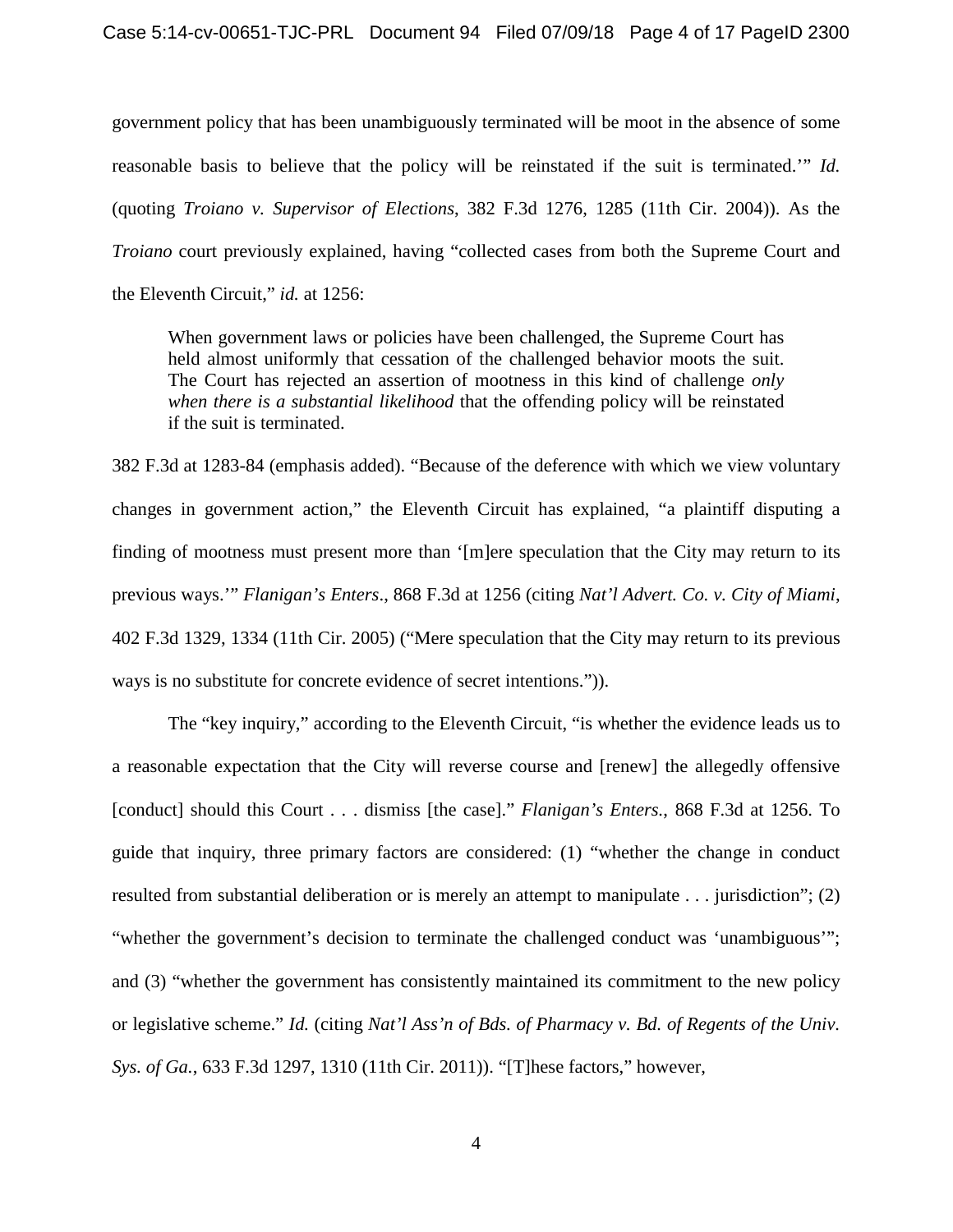should not be viewed as exclusive nor should any single factor be viewed as dispositive. Rather, the entirety of the relevant circumstances should be considered and a mootness finding should follow when the totality of those circumstances persuades the court that there is no reasonable expectation that the government entity will [renew] the challenged [conduct].

*Id.* at 1257.

As an initial matter, the *Flanigan's Enterprises* opinion would seem to indicate that this court's jurisdiction ceased upon the dismissal of Plaintiffs' claims for prospective relief. *See*, Report & Recommendation ("R&R") (Dkt. 14) at 15 ("Fairly read, the Complaint focuses on a past event – the September 24, 2014 Community Prayer Vigil – and actions purportedly taken by Defendants to promote and organize the event. Significantly, the Complaint is devoid of any allegation that another prayer vigil is scheduled or even that one is likely to be organized."); Order Adopting R&R (Dkt. 22) at 2 (dismissing with prejudice "any claim for prospective relief"). At that time, because Plaintiffs' only remaining claims were for nominal damages as to a solitary past event as to which this Court found there was no indication or likelihood of recurrence, the court could provide no further relief that would "have any practical effect on the rights or obligations of the litigants," *Flanigan's Enterprises*, 868 F.3d at 1264, as "the parties' right to a single dollar in nominal damages is not the type of 'practical effect' that should, standing alone, support Article III jurisdiction." *Id.* at 1270.

Defendants have gone even further, however, unequivocally demonstrating their commitment not to engage in the type of conduct about which Plaintiffs complained. While Defendants maintain the position that the Community Prayer Vigil was not a government event, and that no government policy was involved here, these mootness principles apply to governmental conduct, whether or not it rises to the level of an actual policy. Because the totality of the circumstances, including the evidence concerning the three mootness factors, yields the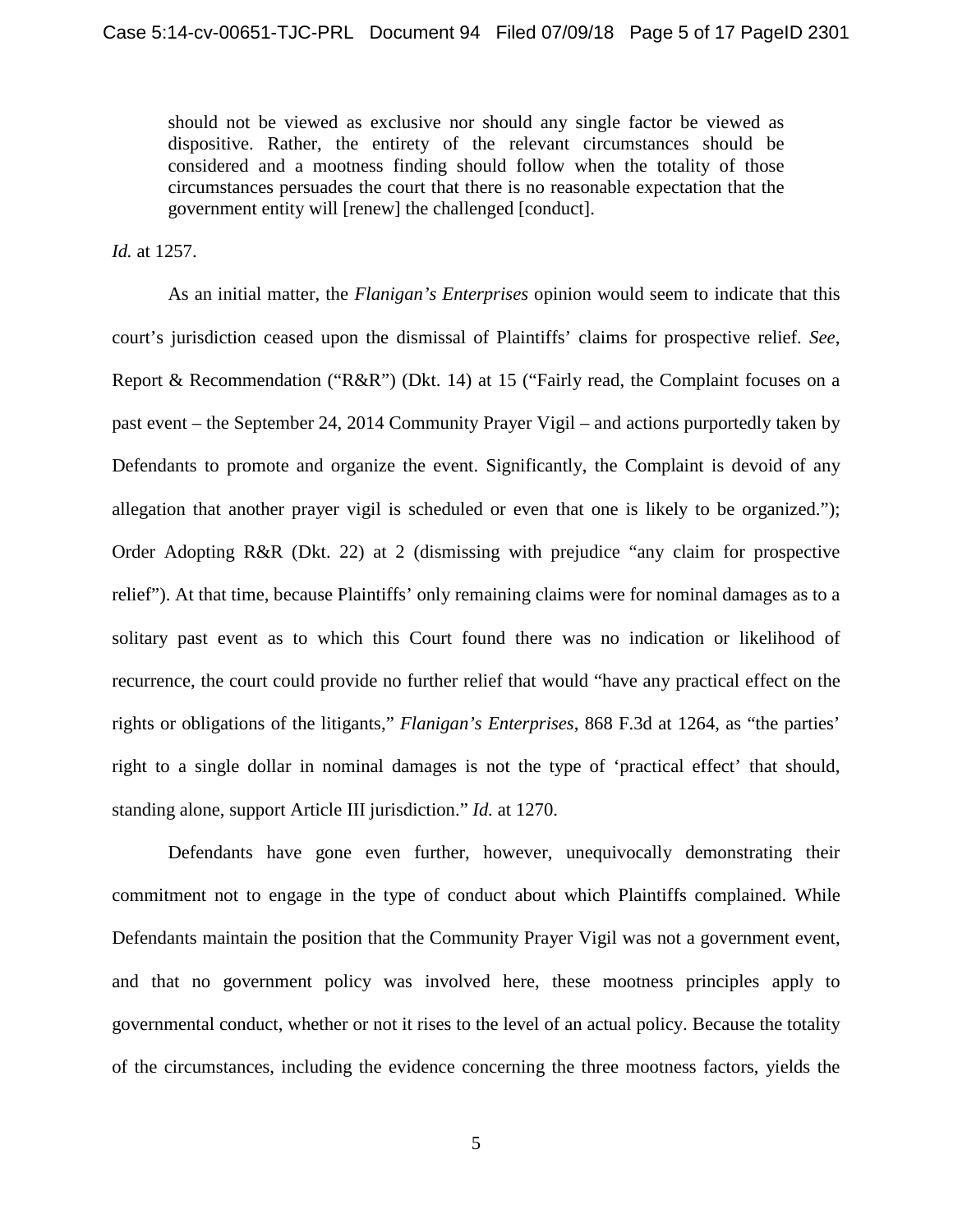conclusion that there is no reasonable expectation that the City will engage in the complained-of conduct, this case is—and was at the time of the summary judgment order—moot.

> *1. The change in conduct was based on deliberation, not an attempt to manipulate jurisdiction.*

It is undisputed that Chief Graham is responsible for the day-to-day operations of the Ocala Police Department (OPD), the City department involved in the complained-of conduct. *See* MSJ Order (citing City of Ocala and Graham's Answer (Dkt. 38) at ¶ 12 (admitting that Chief Graham is in charge of day-to-day operations of the OPD)). After first confirming that he would not, going forward, allow uniformed OPD officers to lead prayers in public, Chief Graham subsequently explained that a primary reason for that decision was to avoid another lawsuit, Pls. MSJ Ex., Graham Dep. (Dkt. 54-10), at 167:25-168:10, but not to end the current one. As he put it, whether or not such conduct is appropriate, he had come to the determination that he would not permit it because "it's just best not to." *Id.* at 168:14. He further explained his conclusion, based on retrospective deliberation, that if he, as Chief of Police, were to again sign a letter like the one at issue here asking the public for assistance with a community-related crisis, different language could and would be utilized. *Id.* at 58:21-59:21. Instead of requesting citizens to engage in prayer, he stated, he would request their "[s]upport, commitment, [or] assistance." *Id.* at 59:22-25. The evidence demonstrates not that these changes came about in an attempt to manipulate the court's jurisdiction but rather, based on reflection and forward-looking thought, to avoid future controversy. In short, Chief Graham, as the City official whose department was involved in the alleged constitutional violation, "has offered persuasive explanations, not dependent upon this litigation, to explain [the changes]." *Flanigan's Enters.*, 868 F.3d at 1260.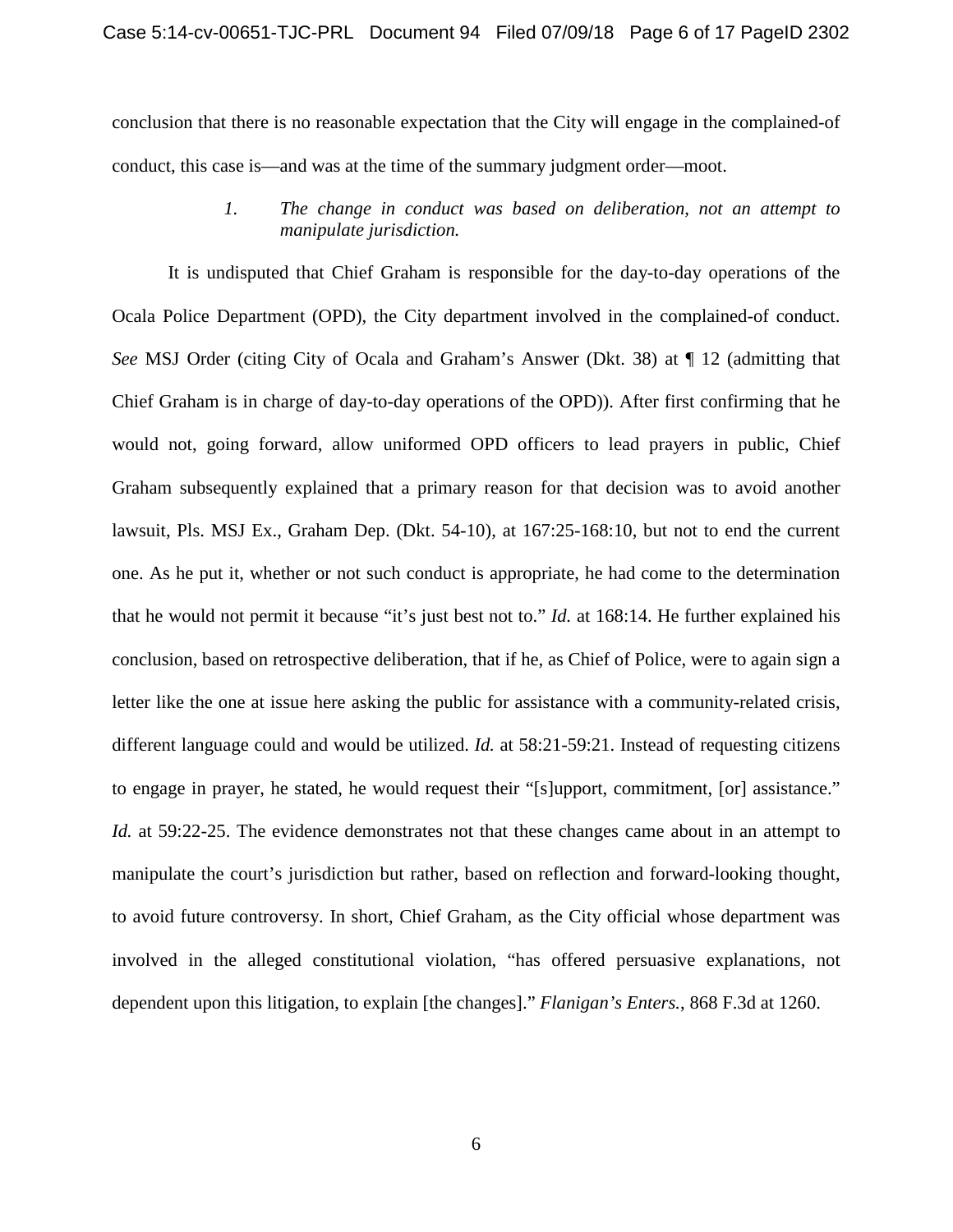#### *2. The change in conduct is unambiguous.*

In addition to his commitment to engage the community on non-religious terms, when asked about involvement in future events of a similar nature, Chief Graham made clear that he had no plans for any similar events, *see* Pls. MSJ Ex., Graham Dep., at 164:20-23. He unequivocally stated that, other than having police present for security purposes, he would "rule out using the word, prayer, in any future gathering that [the OPD] may or may not be involved in," *id.* at 164:24-165:4; that he would not allow uniformed OPD chaplains to preach to the public, stating that "[t]hey're not supposed to preach to the – preach, try to convert, people while in uniform," *id*. at 165:5-10; and that he would no longer allow uniformed OPD officers to lead prayers at such events. *Id.* at 167:25-168:7. *See also id*. at 166:15-167:3 (affirming that he would not permit uniformed OPD chaplains to lead prayer at a "community event"); MSJ Order, at 21 (acknowledging as an undisputed fact Chief Graham's testimony that "going forward, he would not permit the Chaplains to participate in public events while wearing their Ocala Police Department uniforms if the event involved leading prayers").<sup>[1](#page-6-0)</sup>

<span id="page-6-0"></span><sup>&</sup>lt;sup>1</sup> In its Order, this Court rejected portions of the declaration of Chief Graham under the sham affidavit doctrine, *see* MSJ Order, at 9 n.6, and asserted as an undisputed fact that "'participating in a prayer vigil' would be part of the official function of an Ocala Police Chaplain." *See id.* at 9 (citing Chief Graham's Dep. Tr. (Dkt. 54-10), at 78-79. As Chief Graham's deposition testimony cited above makes clear, however, *see* Part I.A.2, such participation would not be part of the official function of an OPD Chaplain in the context of a public or community event. Indeed, Graham made this clear at the time of his deposition in distinguishing such public or community events from an event such as the funeral of a law enforcement officer. *See* Graham Dep. Tr. (Dkt. 54-10), at 166-67. Thus, Chief Graham's later declaration is entirely consistent with, rather than contradictory to, his earlier sworn testimony and cannot be discounted under the sham affidavit doctrine. *See* Order, at 9 fn 6 (quoting Graham Dec. II (Dkt. 68-1), at ¶ 6 ("I do not consider uniformed [Ocala Police Department] chaplains proselytizing to the general public to be part of their official departmental function. Nor is it part of chaplains' department function to lead general community religious events or activities, such as the Community Prayer Vigil.")).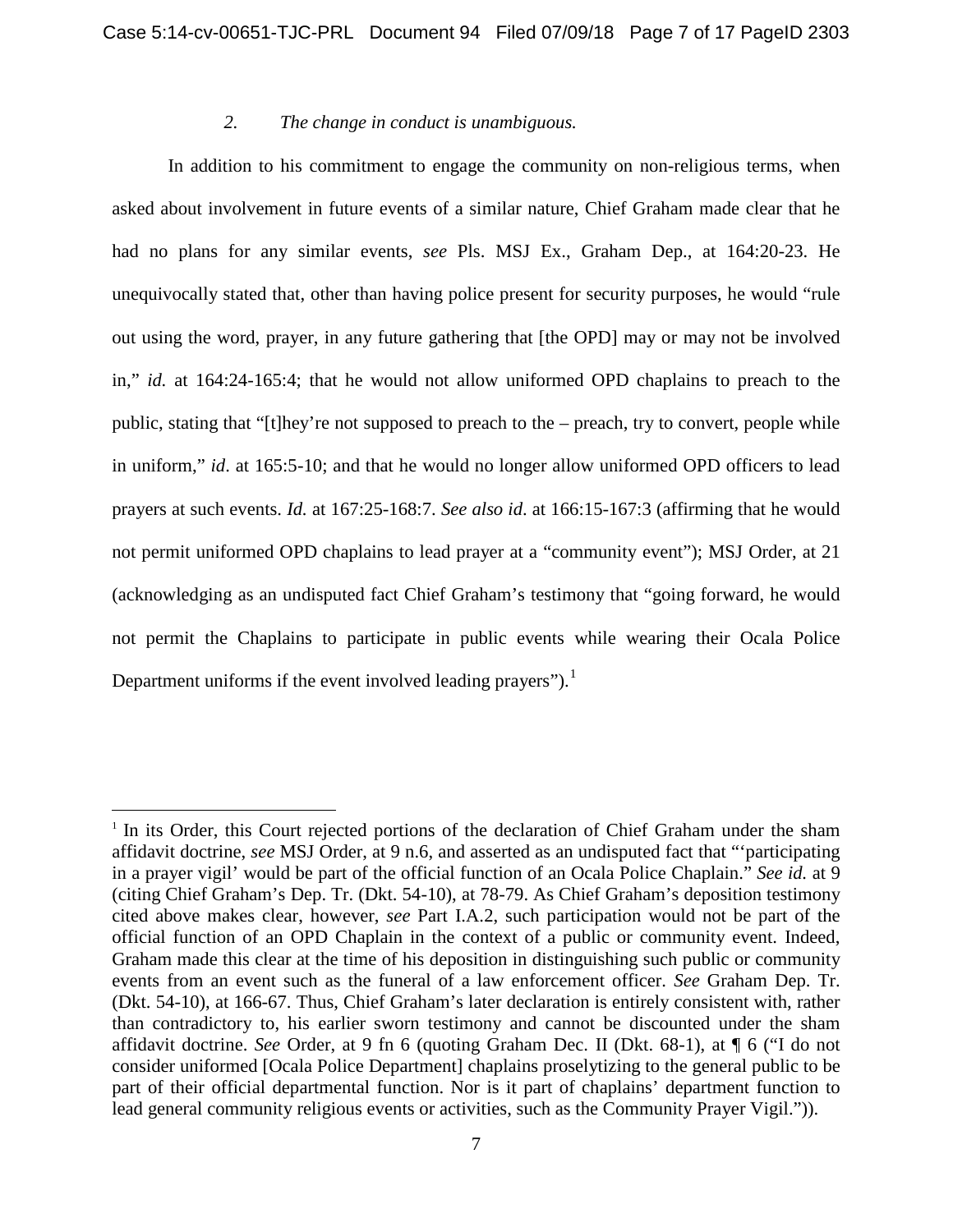#### *3. The City has maintained its commitment to these changes in conduct.*

As this Court noted, "[s]ubsequent prayer events have been held in Ocala, at least one of which was organized and sponsored by a church," *id.* at 21-22, but there is no evidence or indication that the City organized, sponsored, or was otherwise impermissibly involved in those events. In fact, as has long been true, there is no evidence or indication that the City has been impermissibly involved with any other religious event or that it has strayed—or intends to stray—from the restrictions about which Chief Graham testified.<sup>[2](#page-7-0)</sup>

The totality of the circumstances demonstrates there is no reasonable expectation, let alone any substantial likelihood, that the City or Graham will repeat the complained-of conduct and thus yields the conclusion that this case is—and has long been—moot.

# **B. Plaintiffs' Claims for Nominal Damages Are—and Were at the Time of the Summary Judgment Order—Insufficient to Confer Jurisdiction on This Court.**

In reaching its conclusion that a claim for nominal damages is insufficient to save an otherwise moot case, the Eleventh Circuit necessarily distinguished such cases from two other scenarios, neither of which is present here. As the court explained, "there are cases in which a judgment in favor of a plaintiff requesting only nominal damages would have a practical effect

<span id="page-7-0"></span><sup>2</sup> As noted above, the *Flanigan's Enterprises* court reiterated that a plaintiff disputing mootness must provide "more than '[m]ere speculation that the City may return to its previous ways.'" 868 F.3d at 1256 (citation omitted). Notably, the court expressly found that "[w]hether the City defended [its conduct] and/or continues to believe it was constitutional provides only weak evidence, if any, that its [change] was ambiguous and, therefore, that the City will [return to its previous ways]." *Id.* at 1262. The court's "jurisdiction does not turn on a party's beliefs; to hold otherwise would turn the federal courts into glorified debating societies." *Id.*, n.8 (citing *Valley Forge Christian Coll. v. Ams. United for Separation of Church & State, Inc.*, 454 U.S. 464, 472 (1982). Thus, for example, the mayor's expressed beliefs about the constitutionality of the complained-of conduct here have no bearing on the mootness issue absent *evidence* that he has acted (or has plans to act) so as to give effect to those beliefs in contravention of Chief Graham's stated commitments to the contrary. No such evidence exists.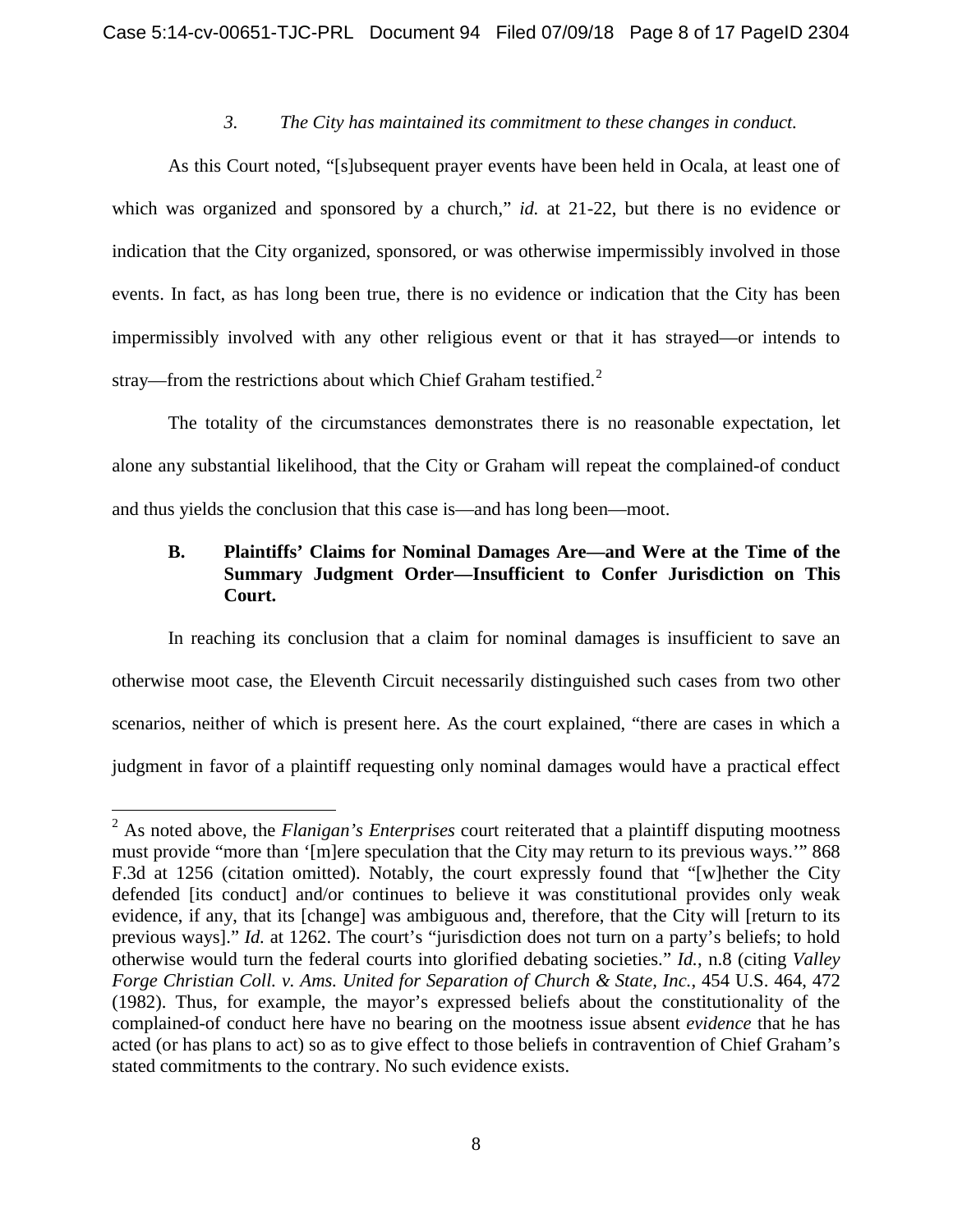on the parties' rights or obligations." *Flanigan's Enters.*, 868 F.3d at 1263. Examples include the need for "a legal determination of a disputed [property] boundary" or "to vindicate [plaintiffs'] reputations" in a libel suit by proving falsehood. *Id.* at n.12. "Likewise, there are situations in which nominal damages will be the only appropriate remedy to be awarded to a victorious plaintiff in a *live* case or controversy." *Id.* at 1263-64 (emphasis added).

By contrast, the *Flanigan's Enterprises* court confronted a situation—like the present one—in which the case became moot *before* the court decided the constitutional issue. There, the court explained, "the only injury of which Appellants complained, and thus the only one we have the power to remedy, was the existence of a constitutionally impermissible [ordinance]." *Id.* at 1264-65. The court continued:

Appellants have never suggested that they are entitled to actual damages resulting from the operation of the Ordinance. Nor have they made any showing that the Ordinance is likely to be reenacted. A fair reading of their complaints reveals that all of their alleged injuries would be remedied by, and therefore all of the possible relief exhausted by, removal of the challenged Ordinance provision. Having already achieved that, there is simply nothing left for us to do. Far from being "likely" that a favorable decision of this Court would have any practical effect on their rights or obligations, in these circumstances it is plainly not possible.

*Id.* at 1265 (internal citation omitted). As previously noted, the court subsequently clarified that "the parties' right to a single dollar in nominal damages is not the type of 'practical effect' that should, standing alone, support Article III jurisdiction." *Id.* at 1270.

Here, the situation is much the same. The only injury of which Plaintiffs have complained was the City of Ocala's involvement (actual or perceived) in the Community Prayer Vigil that took place in 2014. Plaintiffs did not seek actual damages, *see* Complaint (Dkt. 1), at 8-9, and they have made no showing that the complained-of conduct is likely to recur. A fair reading of Plaintiffs' Complaint "reveals that all of their alleged injuries would be remedied by, and therefore all of the possible relief exhausted by," the cessation of the City's involvement in the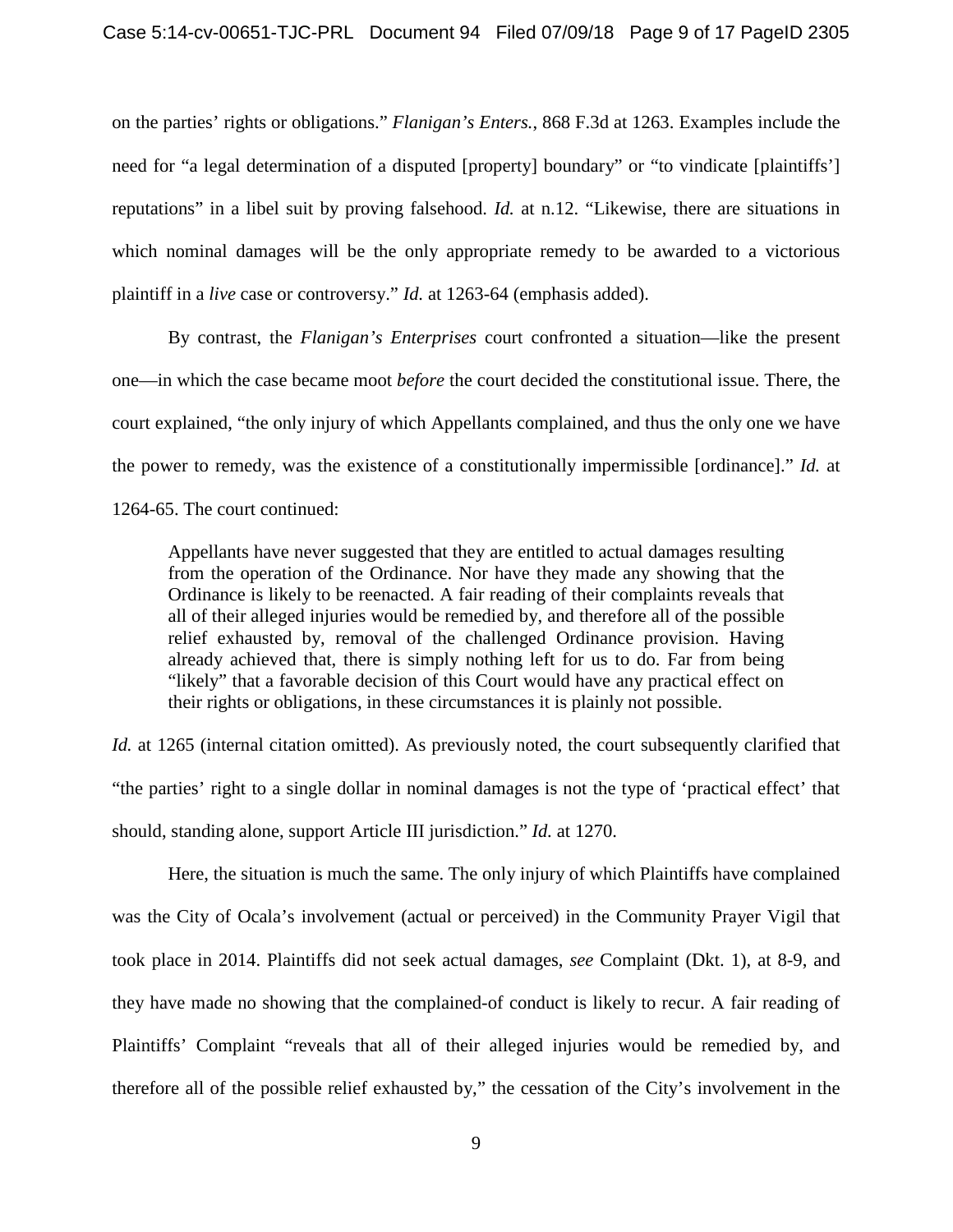complained-of conduct. *See* R&R, at 15 ("Fairly read, the Complaint focuses on a past event – the September 24, 2014 Community Prayer Vigil – and actions purportedly taken by Defendants to promote and organize the event. Significantly, the Complaint is devoid of any allegation that another prayer vigil is scheduled or even that one is likely to be organized."). Because Plaintiffs had already achieved that, through not only the end of the Vigil itself but also the unambiguous commitments expressed by Chief Graham, there was "simply nothing left for [this court] to do." As in *Flanigan's Enterprises*, at that point, this Court could do nothing more than "affix a judicial seal of approval to an outcome that ha[d] already been realized." 868 F.3d at 1264.

In further explaining the underpinnings of its decision, the Eleventh Circuit noted that "[t]he Supreme Court has never held that nominal damages alone can save a case from mootness," *id.*, and found that the cases on which other circuits have relied in reaching a contrary conclusion fail to support such a result. *Id.* at 1265-67.<sup>[3](#page-9-0)</sup> The Eleventh Circuit instead found the nominal damages issue analogous to the related doctrines of standing and declaratory judgments, which the Supreme Court has thoroughly addressed. With regard to standing, the Eleventh Circuit explained that just as "psychic satisfaction is not an acceptable Article III remedy because it does not redress a cognizable Article III injury," *id.* at 1268 (quoting *Steel Co. v. Citizens for a Better Env't*, 523 U.S. 83, 107 (1998), the same is true where "the only redress [a court] can offer [Plaintiffs] is judicial validation, through nominal damages, of an outcome that has already been determined." *Id.* Analogizing nominal damages to declaratory judgments, "[g]iven the similarities between the two remedies," *id.*, the court explained:

<span id="page-9-0"></span> $3$  In notable contrast to the claims presented here, in two of the three Supreme Court cases the court addressed, "a live claim for *actual* damages existed at all levels of the litigation." *Id.* at 1266 (emphasis added). *See also id.* n.18. In the third, the Court decided the case without even reaching the nominal damages / mootness issue.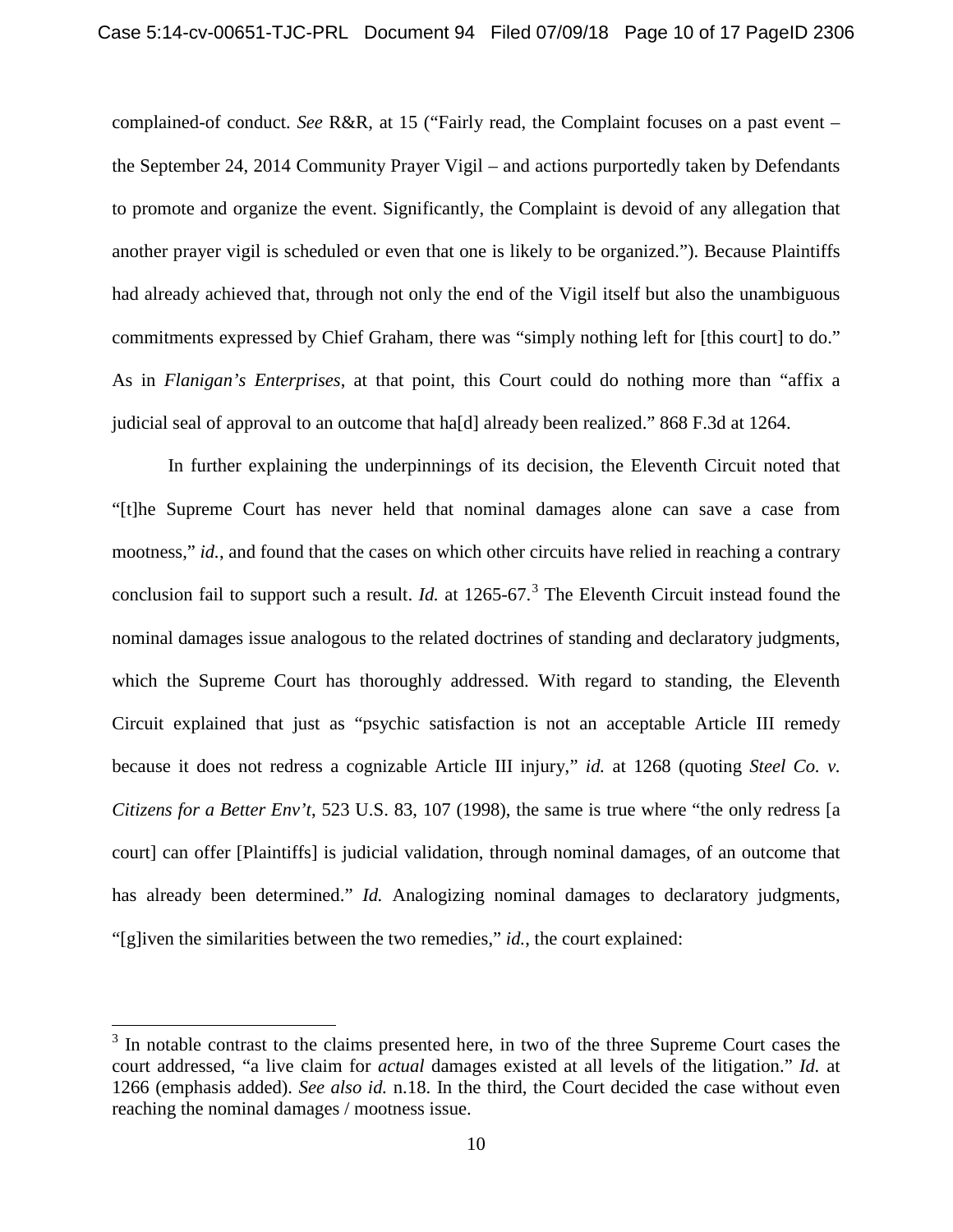Nominal damages, like declaratory relief, are a remedy that may be granted by the federal courts upon a proper exercise of our jurisdiction; they are not themselves an independent basis for that jurisdiction. Because a prayer for declaratory relief—by itself and in an otherwise moot case—is insufficient to give a federal court jurisdiction, we believe that the Supreme Court's holdings in the declaratory relief context support our position in this case.

*Id.* at 1268-69.

In short, the court's exercise of jurisdiction in such circumstances "would surely constitute an impermissible advisory opinion of the sort federal courts have consistently avoided." *Id.* at 1269 (citing *North Carolina v. Rice*, 404 U.S. 244, 246 (1971) ("Early in its history, this Court held that it had no power to issue advisory opinions.")). *See also Utah Animal Rights Coalition v. Salt Lake City Corp.*, 371 F.3d 1248, 1265 (10th Cir. 2004) (McConnell, J., concurring) ("As the Supreme Court commented in *Farrar v. Hobby*, in which a plaintiff received only nominal damages, success in this litigation would 'accomplish[] little beyond giving [plaintiffs] "the moral satisfaction of knowing that a federal court concluded that [their] rights had been violated."' 506 U.S. 103, 114, 121 L. Ed. 2d 494, 113 S. Ct. 566 (1992), quoting *Hewitt v. Helms*, 482 U.S. 755, 762, 96 L. Ed. 2d 654, 107 S. Ct. 2672 (1987) (last bracket in original)).

As was true in *Flanigan's Enterprises*, because the instant case was moot before this Court issued its summary judgment order, and the claim for nominal damages was insufficient to support this Court's Article III jurisdiction, that order was merely "an opinion advising what the law would be upon a hypothetical state of facts," *id.*, not any "real and substantial controversy admitting of specific relief through a decree of a conclusive character." *Id.*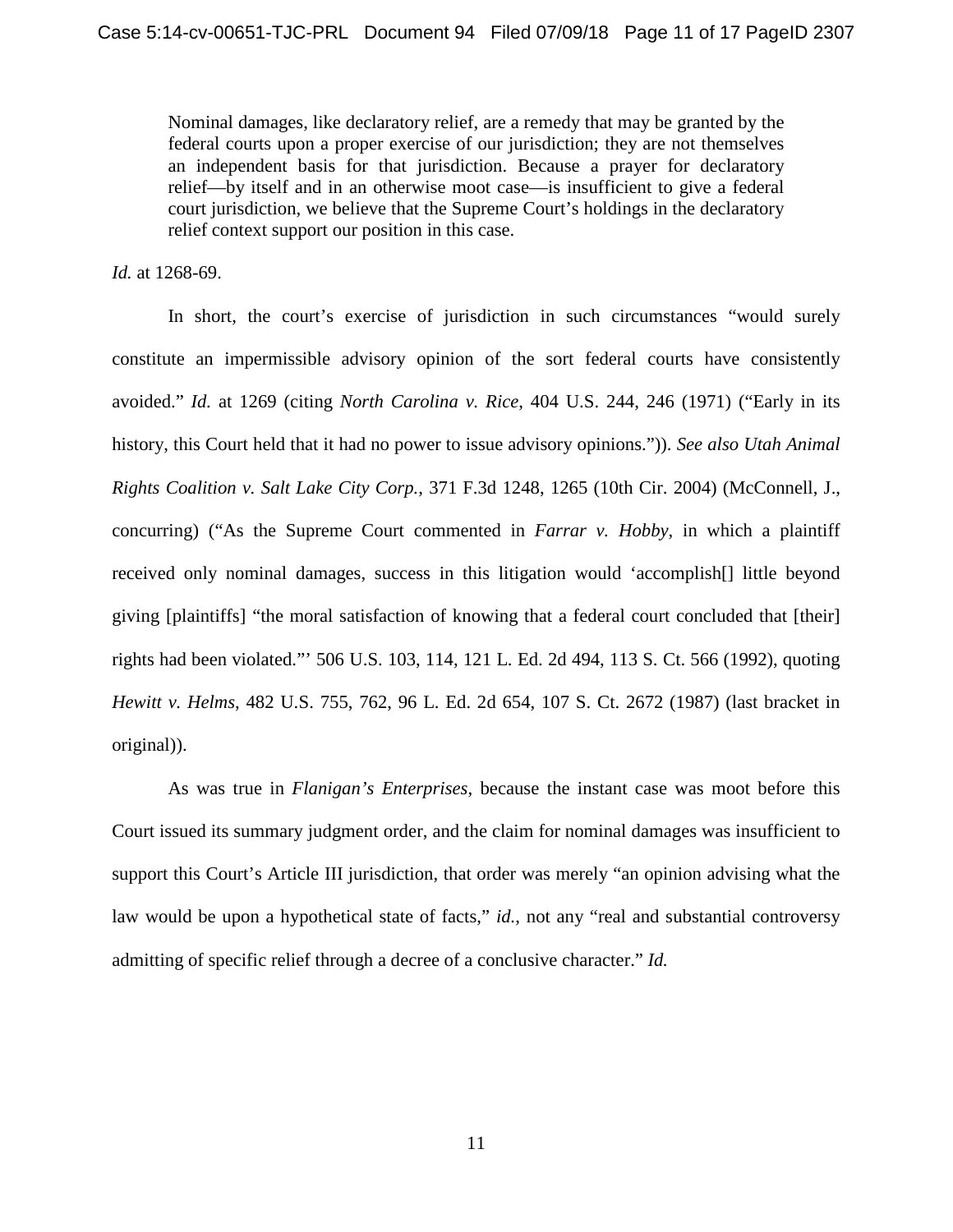## **II. THIS COURT OVERLOOKED UNDISPUTED EVIDENCE MAKING CLEAR THAT PLAINTIFFS LACKED STANDING.**

This Court's holding that Plaintiffs sufficiently demonstrated standing overlooked undisputed evidence that requires a different result. In finding that Plaintiffs Lucinda and Daniel Hale satisfied the jurisdictional standing requirements regarding an injury-in-fact, *see* MSJ Order, at 25-26, this Court appears to have missed the undisputed fact, as testified to by each of them, that they voluntarily and purposefully exposed themselves to conduct they *expected* would offend them. *See* Graham/City MSJ Ex. 8 (Dkt. 52-12) at 2 of 16 (ROG No. 12) (Lucinda Hale stating, "I attended [the Vigil] because I wanted to observe what happened, see how religious it would be, and see the extent of city and police department involvement. I also felt that my presence would be a form of protest."); Pls. MSJ Ex. L. Hale Dep. (Dkt. 54-15) at 39 of 61 (46:4-9) (same); Graham/City MSJ Ex. 8 at 6 of 16 (ROG No. 12) (Daniel Hale stating, "I attended because I wanted to observe"); Pls. MSJ Ex. D. Hale Dep. (Dkt. 54-14), at 26 of 55 (42:23-24) (Daniel Hale admitting he expected to observe "praying" at the vigil); Graham/City MSJ Ex. 13 (Dkt. 52-16), at 3 of 8 (43:3-5) (Daniel Hale admitting that he expected the OPD to be involved at the prayer vigil); *id.* at 5 of 8 (65:3-10) (Daniel Hale expressing his personal opposition to government officials encouraging prayer). These statements unequivocally demonstrate that both Lucinda and Daniel Hale went to the vigil fully expecting to encounter conduct they deemed offensive and objectionable under the Establishment Clause. Regardless of any feelings they may have expressed about wanting to stop crime in general, at no time did either of these plaintiffs express that this was their purpose for going to the vigil.

Similarly, Plaintiff Rojas admitted that he attended the vigil for the express purpose of observing whether there would be a violation of the Establishment Clause through OPD involvement in the event. Pls. MSJ Ex. Rojas Dep. (Dkt. 54-12), at 17 of 55 (20:22-25) (Art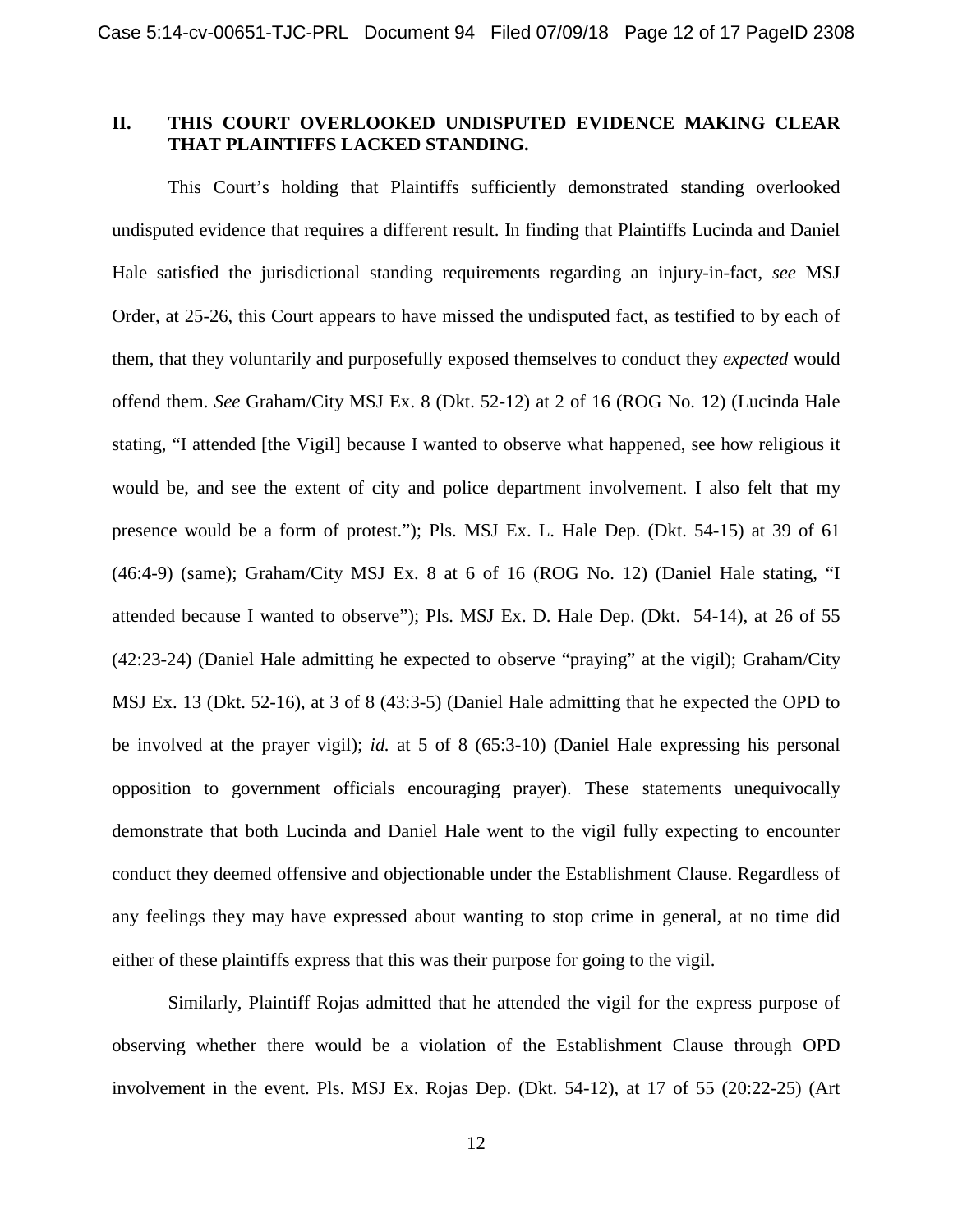Rojas stating that he attended the vigil to support his assumption that OPD was leading or sponsoring the event); *id.* at 31 of 55 (40:12-13) (Rojas testifying that he "went to the event to see if there were going to be violations of the Establishment Clause"). While the summary judgment order acknowledges this purpose as stated by Mr. Rojas, *see* MSJ Order, at 20, the court failed to address this admission in the context of the standing analysis. *See id.* at 23-26.

While standing is sometimes demonstrated by personal contact with unwelcome or unwanted conduct, applicable precedent, including a recent decision from a sister court in this jurisdiction, makes clear that standing is lacking where a plaintiff intentionally instigates such contact, as that would constitute an improper attempt to manufacture standing. "The Supreme Court has explained that a plaintiff's 'claim that the Government has violated the Establishment Clause does not provide a special license to roam the country in search of governmental wrongdoing and to reveal [his] discoveries in federal court.'" *Am. Atheists, Inc. v. Levy Cty.*, 2017 U.S. Dist. LEXIS 198386, \*10 (N.D. Fla. Dec. 3, 2017) (quoting *Valley Forge*, 454 U.S. at 487). As the *Levy County* court explained, "[a]ny injury in this context would be contrived, and [t]he Supreme Court has declined to find standing in contrived circumstances." *Id.* (internal quotations and citation omitted). "For this reason," the court went on, "courts have held that a plaintiff does not have standing to bring an Establishment Clause claim against a monument that the plaintiff purposefully encountered." *Id. Accord Am. Atheists, Inc. v. Thompson*, 2015 U.S. Dist. LEXIS 28779, \*\*5-6 (W.D. Okla. Mar. 10, 2015) (rejecting standing where plaintiff's "testimony was clear that she went out of her way to find the monument"). *See also, Ala. Freethought Ass'n v. Moore*, 893 F. Supp. 1522, 1535 n.26 (N.D. Ala. 1995) ("This court cannot understand how voluntary exposure to purportedly offensive conduct can establish standing to obtain an injunction barring such conduct. To recognize standing in such circumstances would be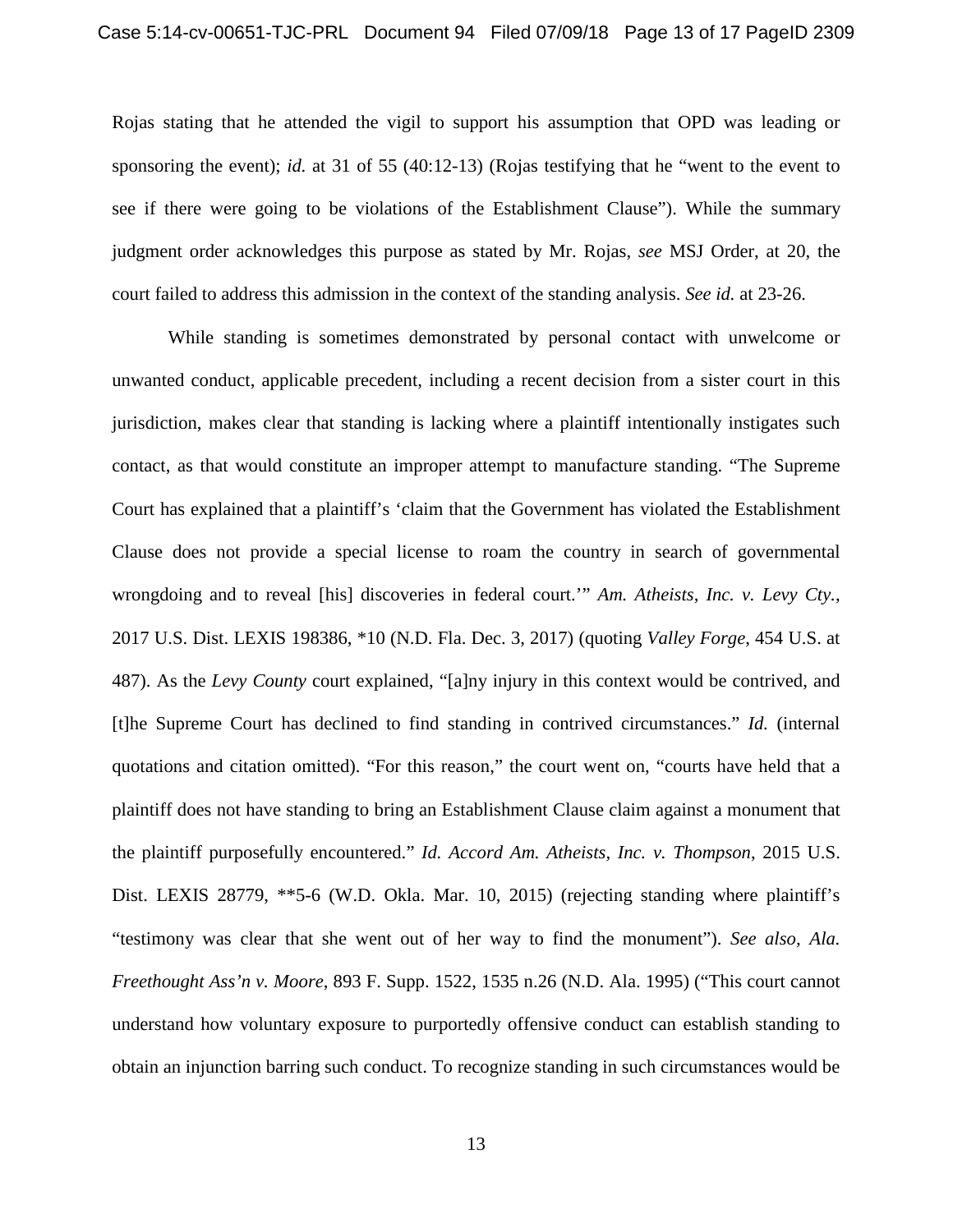to allow a plaintiff to 'manufacture' her standing. Such a clever machination (or is it masochism), if recognized as legitimate, would make a mockery of the longstanding judicial interpretation of Article III's 'case or controversy' requirement.") (citing *Lujan v. Defenders of Wildlife*, 504 U.S. 555, 565 n.2 (1992) ("Imminence . . . has been stretched beyond the breaking point when, as here, the plaintiff alleges only an injury at some indefinite future time, *and the acts necessary to make the injury happen are at least partly within the plaintiff's own control*") (emphasis added)).

Importantly, at no point have these Defendants argued that Plaintiffs could have "simply ignored the facebook page and opted not to attend the Prayer Vigil," *id.* at 28, such that they should have taken pains to deviate from their normal routine in an attempt to avoid the objectionable event. Rather, Defendants have consistently argued, because Plaintiffs have unequivocally confirmed through their own testimony, that they intentionally took pains—*i.e.*, went out of their way—to *not* avoid the event, admittedly attending for the express purpose of observing what they fully expected to be offensive conduct. Such conduct on the part of a plaintiff constitutes an attempt to manufacture standing that cannot satisfy Article III's jurisdictional requirements.<sup>[4](#page-13-0)</sup>

<span id="page-13-0"></span><sup>&</sup>lt;sup>4</sup> While Plaintiffs saw the Facebook post regarding the upcoming Community Prayer Vigil, as these Defendants have previously noted, the law is clear that this, without more, is insufficient to demonstrate any injury-in-fact. *See* Graham/Guinn MSJ (Dkt. 52), at 9-11 (citing *Valley Forge*, 454 U.S. at 482; *Freedom from Religion Found. v. Obama*, 641 F.3d 803, 806-07 (7th Cir. 2011)). The "requisite special burden," MSJ Order, at 27-28, applicable in the standing context is suffered by a plaintiff in attempting to "avoid" unwelcome or unwanted conduct. Contrary to this Court's holding, *see id.* at 27-28, Defendants are unaware of any authority to suggest that such a burden—and thus standing—may properly be predicated upon "offense at a public official's support of religion," *id.* at 807, even if the plaintiff is a member of the same community as the public official.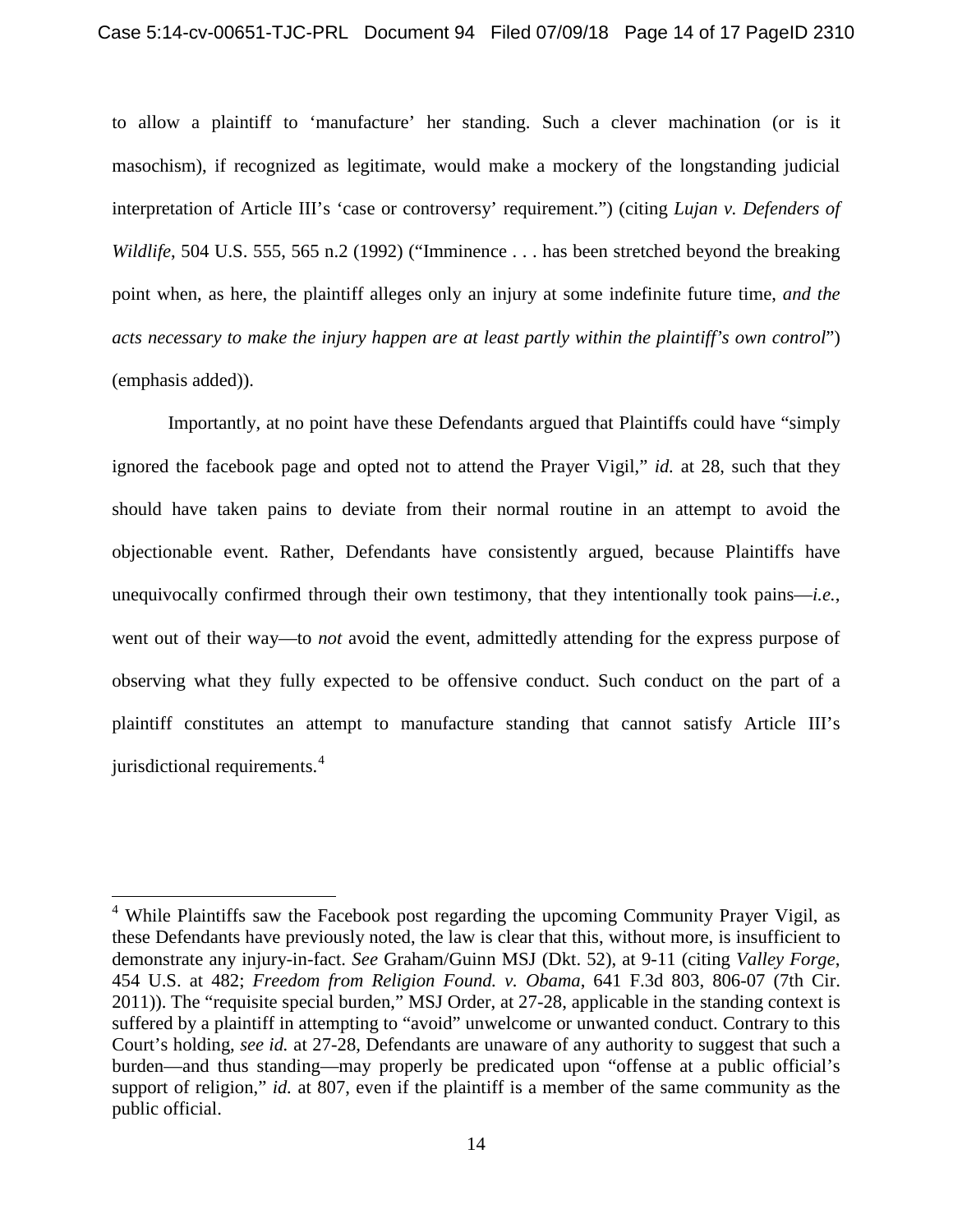Case 5:14-cv-00651-TJC-PRL Document 94 Filed 07/09/18 Page 15 of 17 PageID 2311

#### **CONCLUSION**

For the foregoing reasons, this Court should vacate its summary judgment order (Dkt. 88) and dismiss this case.

Pursuant to Middle District of Florida Rule 3.01(g), Counsel for Defendants City of Ocala and Greg Graham certify that they conferred with counsel for Plaintiffs. Counsel do not agree on the resolution of this motion.

DATED: July 9, 2018 Respectfully submitted,

/s/ Carly F. Gammill Carly F. Gammill (admitted *pro hac vice*) TN Bar: 28217 Abigail A. Southerland (admitted *pro hac vice*) TN Bar: 26608 American Center for Law & Justice 625 Bakers Bridge Avenue, Ste 105-121 Franklin, TN 37067 Telephone: 615-599-5572 Facsimile: 615-309-883[2](mailto:cgammill@aclj-dc.org) [cgammill@aclj-dc.org](mailto:cgammill@aclj-dc.org) [asoutherland@aclj.org](mailto:asoutherland@aclj.org)

Francis J. Manion (admitted *pro hac vice*) KY Bar: 85594 American Center for Law & Justice P.O. Box 60 New Hope, KY 40052 Telephone: 502-549-7020 Facsimile: 502-549-5252 fmanion@aclj.org

Patrick G. Gilligan, Esq. Florida Bar No.: 375454 George Franjola, Esq. Florida Bar No.: 333271 Gilligan, Gooding & Franjola, P.A. 1531 SE 36th Avenue,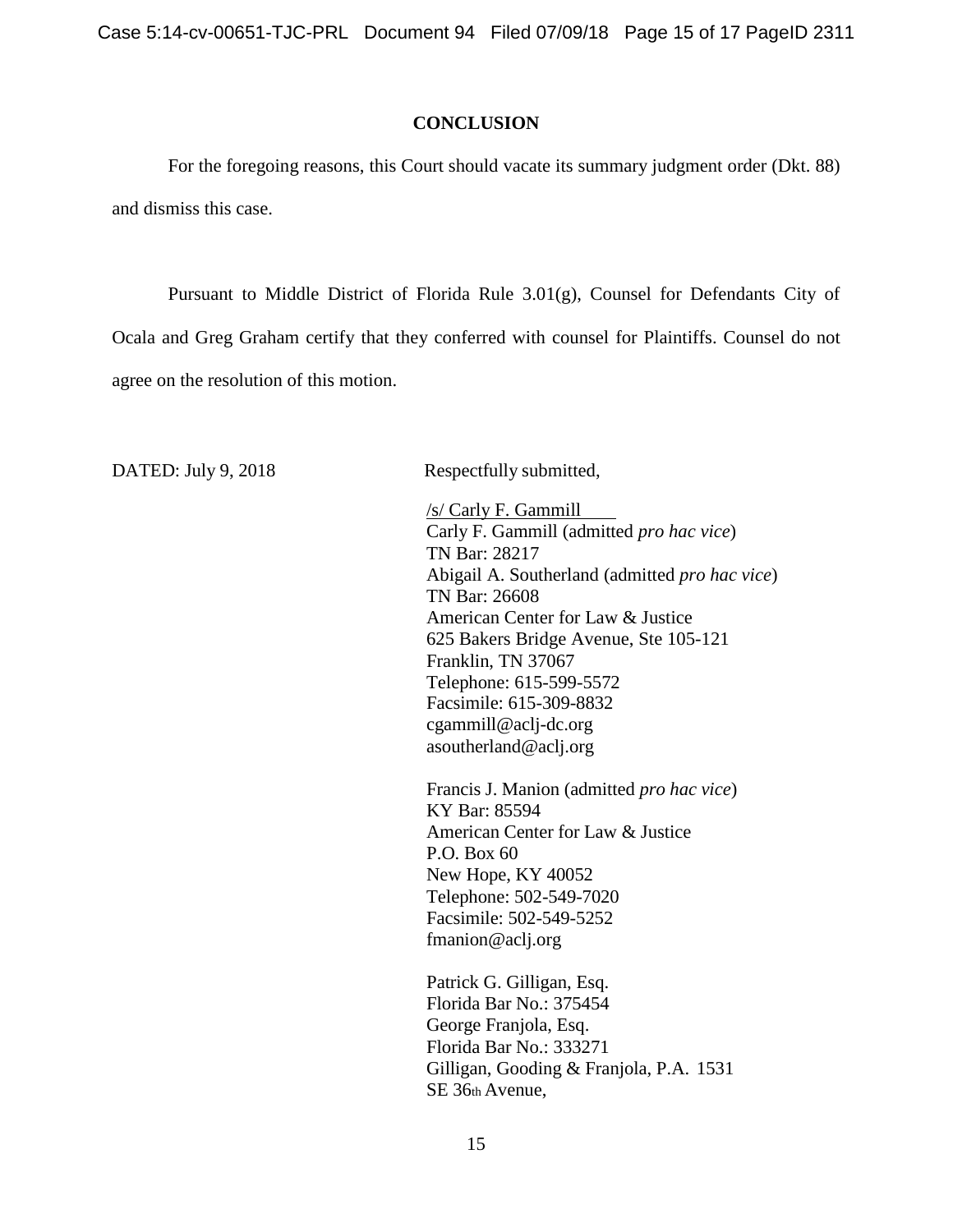Ocala, FL 3447 Telephone: 352-867-7707 Facsimile: 352-867-0237 pgilligan@ocalalaw.com [gfranjola@ocalalaw.com](mailto:gfranjola@ocalalaw.com)

ATTORNEYS FOR DEFENDANTS CITY OF OCALA AND GREG GRAHAM